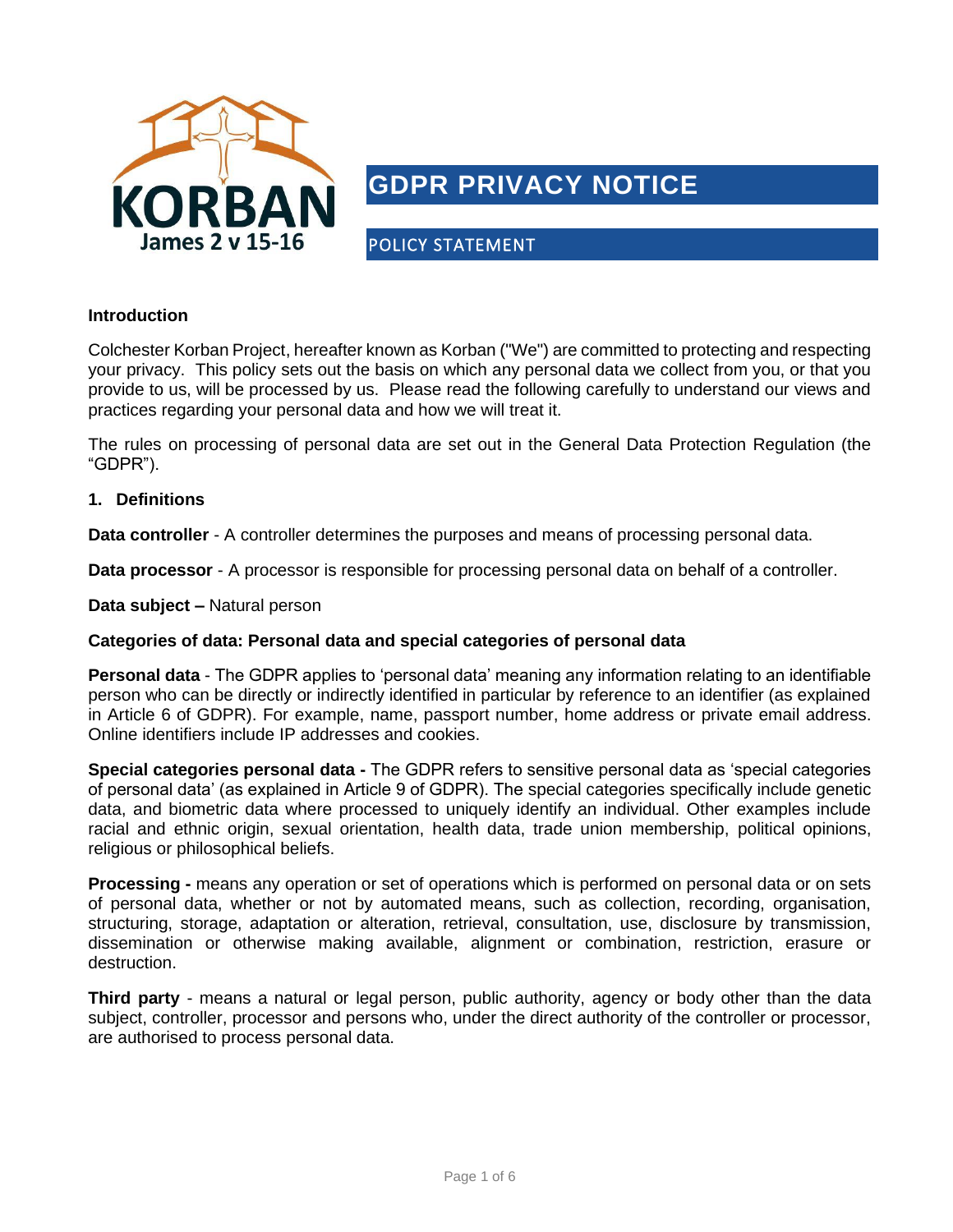#### **2. Who are we?**

Korban is the data controller. This means we decide how your personal data is processed and for what purposes. Korban is a charitable company limited by guarantee, charity no: 1125617, company no: 06630415. Our registered office is Bethany Place, St Anne's Vicarage, Compton Road, Colchester, Essex CO4 0BQ. Phone: 01206 869533 / 07435 974356. Email: [mark@korban.org.uk](mailto:mark@korban.org.uk) For all data matters contact our data representative Robin Pagden by phone on 01206 869533 or email [datarep@korban.org.uk](mailto:admin@korban.org.uk)

#### **3. The purpose(s) of processing your personal data**

We use your personal data for the following purposes:

- To enable us to provide a service for the benefit of the public in a particular geographical area as specified in our constitution;
- To administer service-user records;
- To enter into or to perform a contract with you;
- To protect your vital interests;
- To fundraise and promote the interests of the charity;
- To manage our employees and volunteers;
- To maintain our own accounts and records (including the processing of Gift Aid applications);
- To operate the Colchester Korban Project web site and deliver the services that individuals have requested;
- To inform individuals of news, events, activities or services running at Colchester Korban Project.
- To keep you informed about news, events, activities and services that will be occurring locally or nationally, in which you may be interested.
- To contact individuals via surveys to conduct research about their opinions of current services or of potential new services that may be offered.
- To fulfil specific legal requirements of government agencies, local government, other charities and private providers.
- Our processing also includes the use of CCTV systems for the prevention of crime and to ensure the safety of our properties and the residents there-in.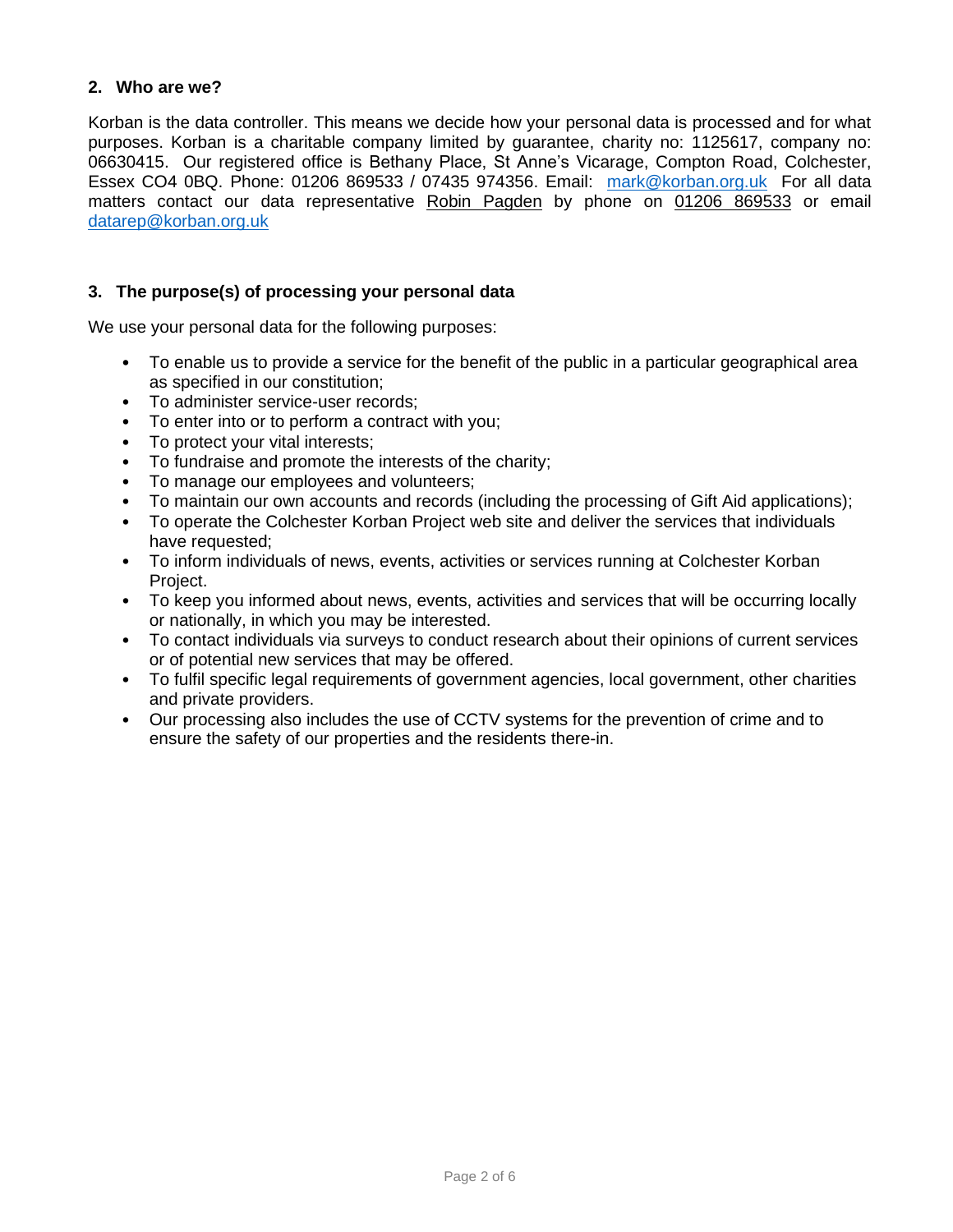## **4. What is our legal basis for processing your personal data?**

## **a) Personal data (article 6 of GDPR)**

## **Our lawful basis for processing your general personal data:**

| $\Box$ Consent of the data subject;                                                                                                                                                                                                                               | As part of our services so that we can keep<br>you informed about news, events, activities<br>and services, and keep you informed about<br>events, training and other matters relevant to<br>the charitable sector.                                                                                                                                         |
|-------------------------------------------------------------------------------------------------------------------------------------------------------------------------------------------------------------------------------------------------------------------|-------------------------------------------------------------------------------------------------------------------------------------------------------------------------------------------------------------------------------------------------------------------------------------------------------------------------------------------------------------|
|                                                                                                                                                                                                                                                                   | For processing your gift aid donations.                                                                                                                                                                                                                                                                                                                     |
|                                                                                                                                                                                                                                                                   | Under the contract with our software provider,<br>for our internal office network, data is shared<br>between the two parties to ensure access to<br>the relevant electronic systems is maintained,<br>but only anonymised data is used for<br>reporting and monitoring.                                                                                     |
|                                                                                                                                                                                                                                                                   | MAILCHIMP GDPR<br><b>CONSENT</b><br><b>FORM</b><br>(SUPPORTERS)                                                                                                                                                                                                                                                                                             |
| $\Box$ Processing necessary for the performance<br>of a contract with the data subject or to take<br>steps to enter into a contract                                                                                                                               | To enable us to provide a service for the<br>benefit of the public in<br>a particular<br>geographical area as specified in<br>our<br>administer<br>constitution;<br>To<br>service-user<br>records.                                                                                                                                                          |
|                                                                                                                                                                                                                                                                   | <b>LICENCE AGREEMENT (RESIDENTS)</b>                                                                                                                                                                                                                                                                                                                        |
| $\Box$ Processing necessary for compliance with<br>a legal obligation                                                                                                                                                                                             | Carrying out obligations under employment,<br>health and safety, social security or social<br>protection law, or a collective agreement.<br>Such<br>protection<br>and justification<br>for<br>processing applies to personal data relating to<br>staff and volunteers internally for Korban, and<br>for residents in respect of relevant benefit<br>claims. |
|                                                                                                                                                                                                                                                                   | <b>RESIDENTS, STAFF &amp; VOLUNTEERS</b>                                                                                                                                                                                                                                                                                                                    |
|                                                                                                                                                                                                                                                                   | This includes the use of CCTV systems for<br>the prevention of crime and to ensure the<br>safety of our properties and the residents<br>there-in.<br><b>RESIDENTS, STAFF, VOLUNTEERS &amp;</b><br><b>SUPPORTERS</b>                                                                                                                                         |
| $\Box$ Processing necessary for the purposes of<br>the legitimate interests of the data controller<br>or a third party, except where such interests<br>overridden<br>the<br>by<br>interests<br>are<br>or<br>fundamental rights or freedoms of the data<br>subject | Where personal data is collected relating to<br>attendance at an event or training, unless<br>specific consent is given, that data will only<br>be used in communications around the<br>administration, running and follow-up for that<br>event under legitimate interest.<br><b>SUPPORTERS</b>                                                             |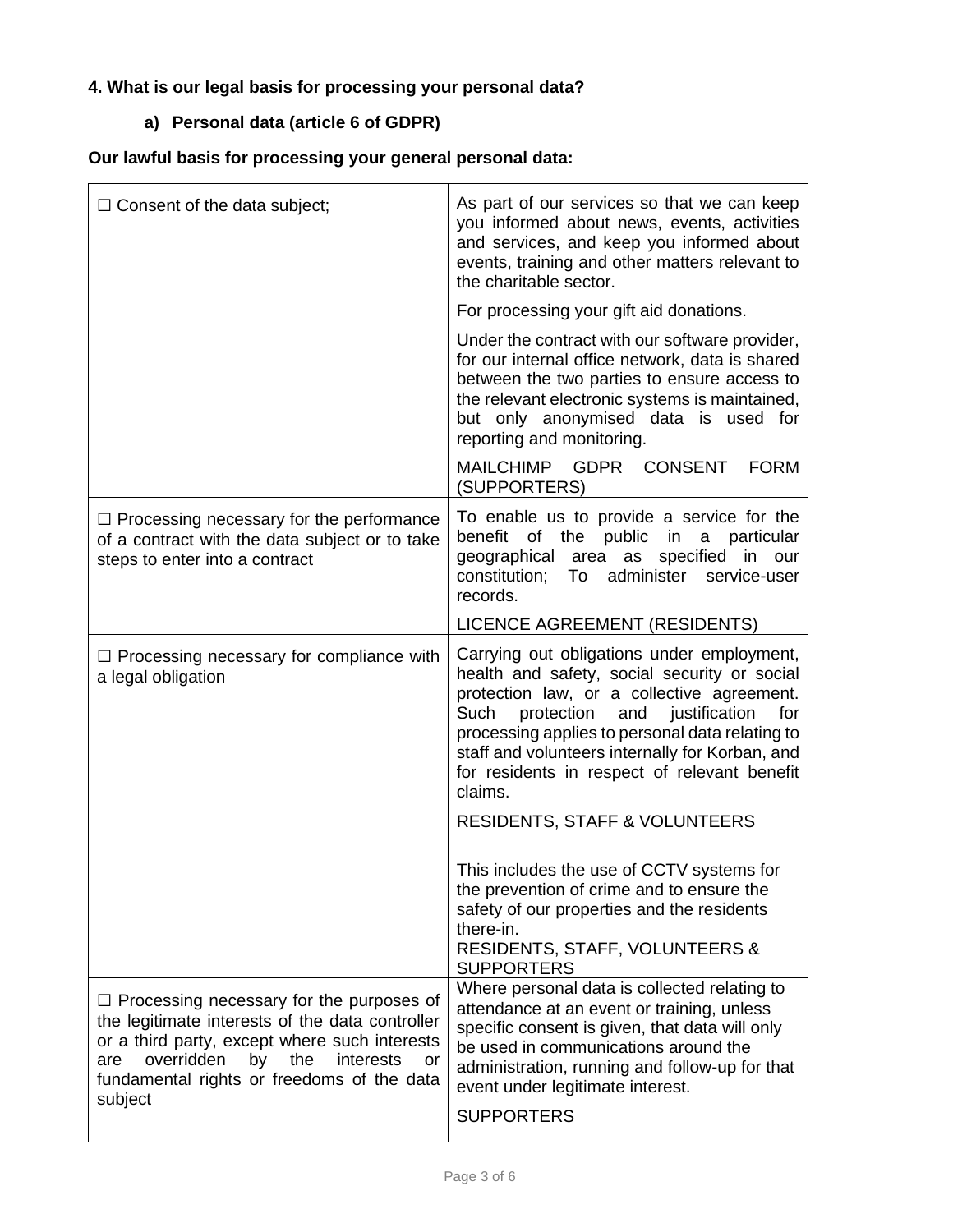## **b) Special categories of personal data (article 9 of GDPR)**

#### **Our lawful basis for processing your special categories of data:**

| $\Box$ To fulfill our contractual obligations to the<br>data subject(s)<br>Plus, the condition:<br>$\Box$ the data subject has given explicit consent<br>to the processing of their personal data for<br>one or more specified purposes, except<br>where Union or Member State law provide                                                                                                                                                                                                                                                                                                                                                                                                                                                                                                                                                                                                                                                                                                                                                                                                                                                        | To administer service-user records;<br>$\Box$<br><b>RESIDENTS</b>   |
|---------------------------------------------------------------------------------------------------------------------------------------------------------------------------------------------------------------------------------------------------------------------------------------------------------------------------------------------------------------------------------------------------------------------------------------------------------------------------------------------------------------------------------------------------------------------------------------------------------------------------------------------------------------------------------------------------------------------------------------------------------------------------------------------------------------------------------------------------------------------------------------------------------------------------------------------------------------------------------------------------------------------------------------------------------------------------------------------------------------------------------------------------|---------------------------------------------------------------------|
| that the prohibition referred to in Article 9<br>Paragraph 2(1) GDPR may not be lifted by the<br>data subject.                                                                                                                                                                                                                                                                                                                                                                                                                                                                                                                                                                                                                                                                                                                                                                                                                                                                                                                                                                                                                                    |                                                                     |
| $\Box$ Legitimate interests<br>Plus, one condition<br>1 $(1)(a)$ the processing is necessary for the<br>performing<br>purposes of<br>or<br>exercising<br>obligations or rights which are imposed or<br>conferred by law on the controller or the data<br>subject in connection with employment, social<br>security or social protection, and<br>(b) when the processing is carried out, the<br>controller has an appropriate policy document<br>in place.<br>(2) See also the additional safeguards in Part<br>4 of this Schedule.<br>(3) In this paragraph- "social security"<br>includes any of the branches of social security<br>listed in Article 3(1) of Regulation (EC) No.<br>883/2004 of the European Parliament and of<br>the Council on the co-ordination of social<br>security systems (as amended from time to<br>time);<br>"social protection" includes an intervention<br>described in Article 2(b) of Regulation (EC)<br>458/2007 of the European Parliament and of<br>the Council of 25 April 2007 on the European<br>integrated social<br>system<br>of<br>protection<br>statistics (ESSPROS) (as amended from time<br>to time). | $\Box$ Safety/ crime prevention, insurance etc.<br><b>RESIDENTS</b> |

More information on lawful processing can be found on the [ICO website.](https://ico.org.uk/for-organisations/guide-to-the-general-data-protection-regulation-gdpr/lawful-basis-for-processing/)

#### **5. Sharing your personal data**

Your personal data will be treated as strictly confidential and will not be shared except where specifically required by contractual agreements. We will only share your data with third parties outside Colchester Korban Project with your explicit consent or if required to do so by law, and only if we satisfy ourselves that we have a lawful basis on which to share the information and will document our decision making. Any such cases where partnership working agreements require data sharing, specific consent will be obtained.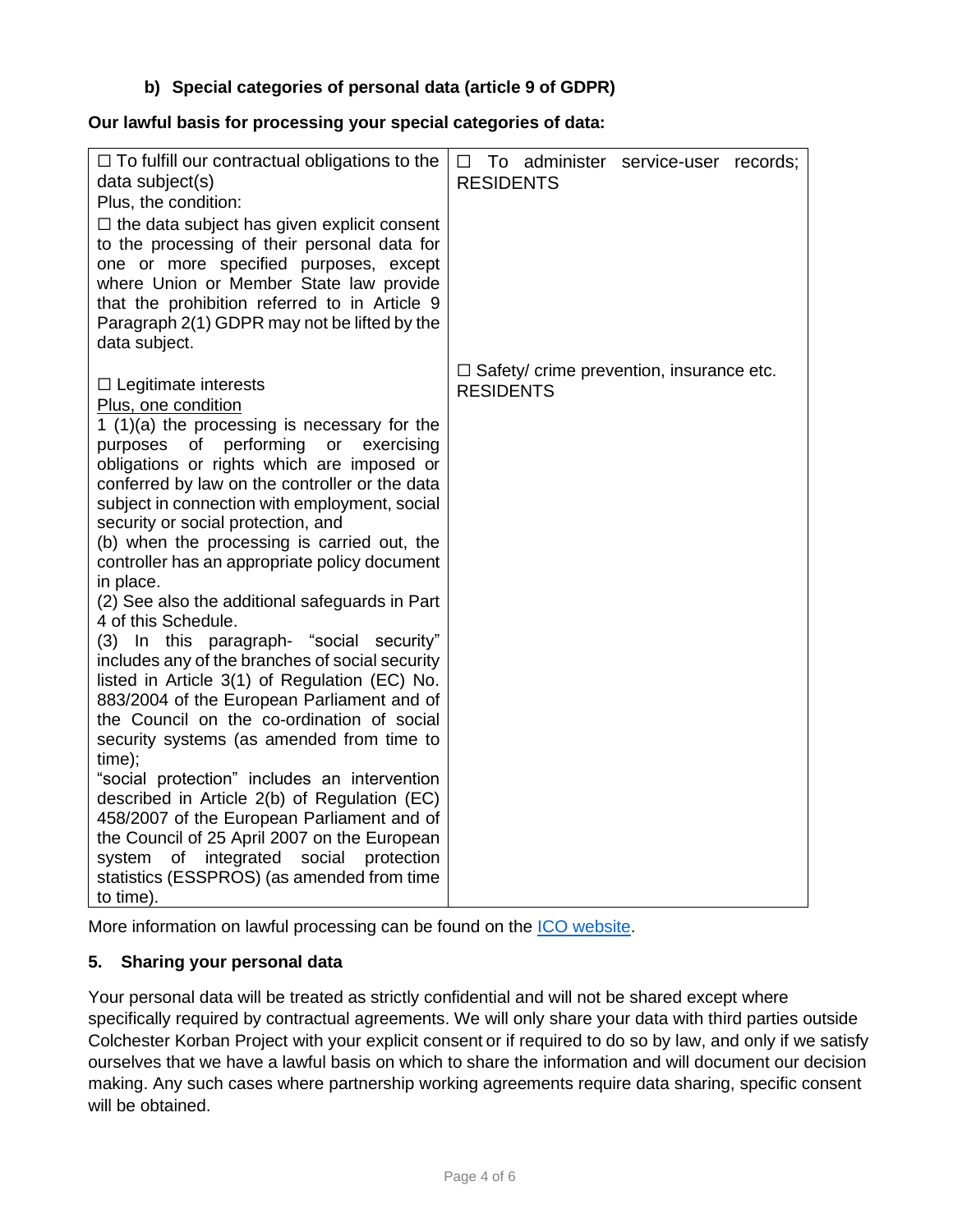We will not share your information with any third parties for the purposes of direct marketing.

We use Microsoft as a Data Processor to provide elements of services for us. They store data in the EU. We have contracts in place with our data processor. This means that they cannot do anything with your personal information unless we have instructed them to do it. They will not share your personal information with any organisation apart from us. They will hold it securely and retain it for the period we instruct. Please follow this link to their Privacy Notice: [https://privacy.microsoft.com/en](https://privacy.microsoft.com/en-gb/privacystatement)[gb/privacystatement](https://privacy.microsoft.com/en-gb/privacystatement)

Where we provide links to websites of other organisations, this privacy notice does not cover how that organisation processes personal information. We encourage you to read the privacy notices on the other websites you visit.

If you would like further information regarding third parties, please contact our data representative Robin Pagden by phone on 01206 869533 or email [datarep@korban.org.uk](mailto:admin@korban.org.uk)

#### **How long do we keep your personal data?**

We keep your personal data for no longer than reasonably necessary. Specifically, we retain:

- Referral and interview forms / records for the period of time until an offer of accommodation has been declined, or in the case of an offer being accepted the data will then be treated as residents' records.
- Residents records for a period of 7 years *in case of any legal claims/complaints*, and where there has been a safeguarding issue involving one of our residents we retain residents' records for 75 - 100 years;
- Gift aid declarations and associated paperwork for up to 7 years after the tax year to which they relate;
- Employees / volunteers records for a period of 7 years in case of any legal claims/disputes.

## **6. Providing us with your personal data**

Supporters/potential supporters: You are under no statutory or contractual requirement or obligation to provide us with your personal data. However, we will be unable to keep you informed of Korban's work and events or process any donations you wish to make, if we do not have the relevant information.

For residents/potential residents: We require your personal data as it is a contractual requirement, or a requirement necessary to enter into a contract.

#### **7. Your rights and your personal data**

Unless subject to an exemption under the GDPR, you have the following rights with respect to your personal data:

- The right to request a copy of the personal data which we hold about you;
- The right to request that we correct any personal data if it is found to be inaccurate or out of date;
- The right to request your personal data is erased where it is no longer necessary to retain such data;
- THE RIGHT TO WITHDRAW YOUR CONSENT TO THE PROCESSING AT ANY TIME, WHERE CONSENT WAS OUR LAWFUL BASIS FOR PROCESSING THE DATA;
- The right to request that we provide you with your personal data and where possible, to transmit that data directly to another data controller, (known as the right to data portability), (where applicable i.e. where the processing is based on consent or is necessary for the performance of a contract with the data subject and where the data controller processes the data by automated means);
- The right, where there is a dispute in relation to the accuracy or processing of your personal data, to request a restriction is placed on further processing;